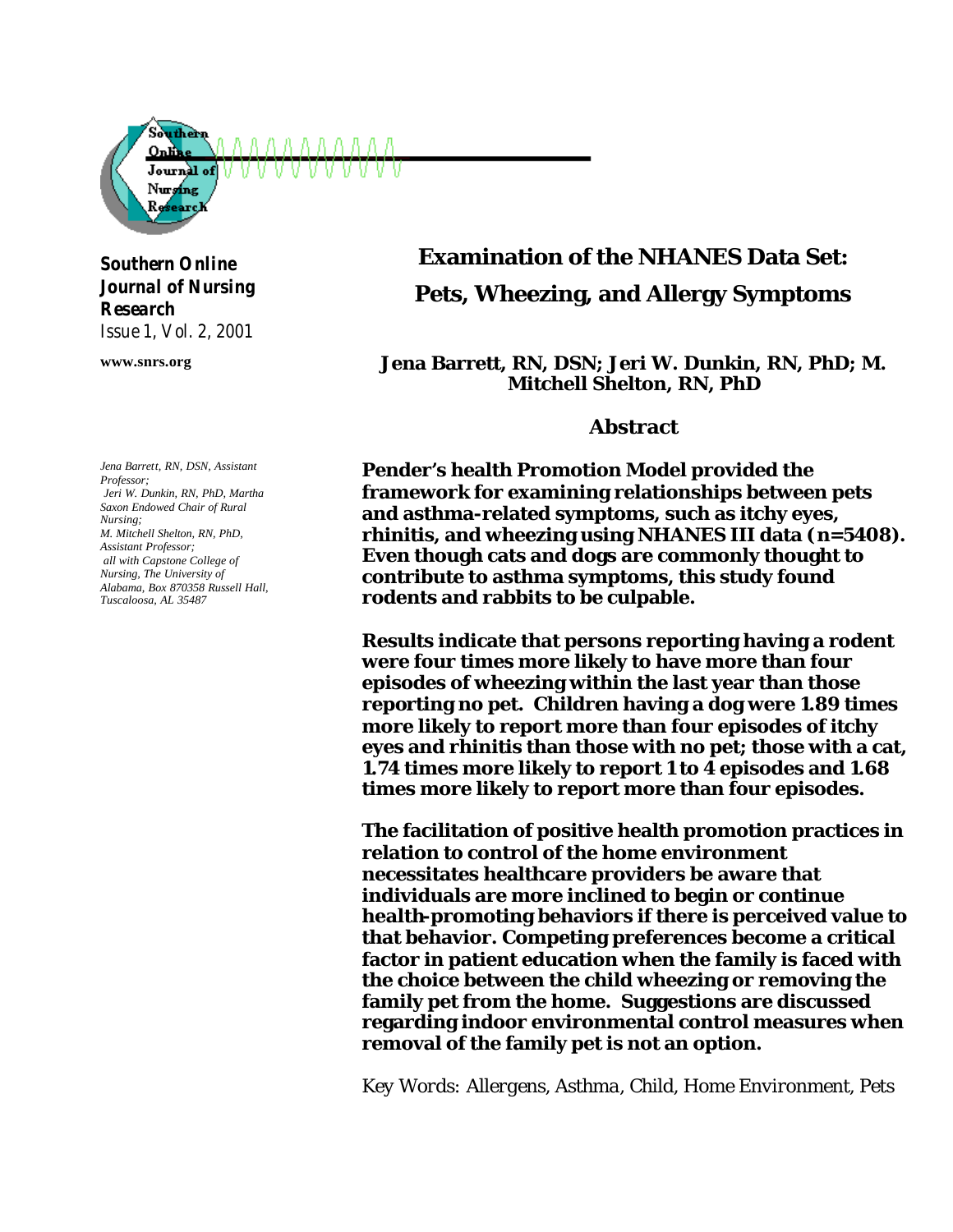#### **Introduction**

Health status is influenced by biological, environmental, and sociocultural factors. These multiple influences on health ultimately determine the type and extent of personal health behaviors. Pender asserts that health promotion practices or behaviors are determined by individual perceptions of health, control over health, definition of health, and perceived benefits and barriers to health-promoting behaviors.**<sup>1</sup>**

A healthy lifestyle is easier to maintain when healthful patterns of behavior are learned early in life; family plays a critical role in the development of health beliefs and behaviors.**2** For children, their parents make most of the decisions related to their health practices or behaviors. Additionally, environmental influences contribute to the person/family's ability to develop their optimum health. Therefore, it is important to understand the effect that pets can have on the indoor environment and its influence on wheezing/asthma and allergy symptoms in children.

## **Relevant Literature**

The incidence of asthma has increased over 50% since 1980, with the most significant increase seen in children ages 5 through 14. An estimated 4.8 million children (7%), under 18 years of age in the United States suffer from asthma, making it the most common chronic illness of childhood.**3** Asthma accounts for nearly 500,000 hospitalizations per year.**4, 5** Environmental influences are an important determination in the development and trigger of asthma.**<sup>6</sup>** Domestic animals are a dominant trigger.**<sup>7</sup>**

**1** Pender, N. (1987). *Health Promotion in Nursing*  Practice, 2<sup>nd</sup> edition. Norwalk, CT: Appleton-Lange **2** Kravitz, M. & Frey, M. (1989). The Allen nursing model. In J.J. Fitzpatrick & A. L. Whall (Eds.), *Conceptual models of nursing: Analysis and application (2nd ed.)*, Norwalk, CT: Appleton-Lange.

**3** Larkin, M. (1999). Asthma management in schools: Call to action. Asthma Information Center. Retrieved August 11, 2000 from the World Wide Web: http://www.ama-assn.org/spec [ial/asthma/newsline/special/sc](http://www.ama-assn.org/special/asthma/newsline/special/school.htm) hool.htm **4** Berge, M., Munir, A., & Dreborg, S. (1998). Concentrations of cat (Fel d 1), dog (Can f and mite (Der f 1 and Der p 1) allergens in the clothing and school environment of Swedish schoolchildren with and without pets at home. *Pediatric Allergy and Immunology*, 9, 25-30. **<sup>5</sup>** Yoos, H. & McMullen, A. (1999). Symptom perception and evaluation in childhood asthma. *Nursing Research*, 48(1), 2-7. **<sup>6</sup>** Peden, D. (2000). Development of atopy and asthma: Candidate environmental influences and important periods of exposure. E*nvironmental Health*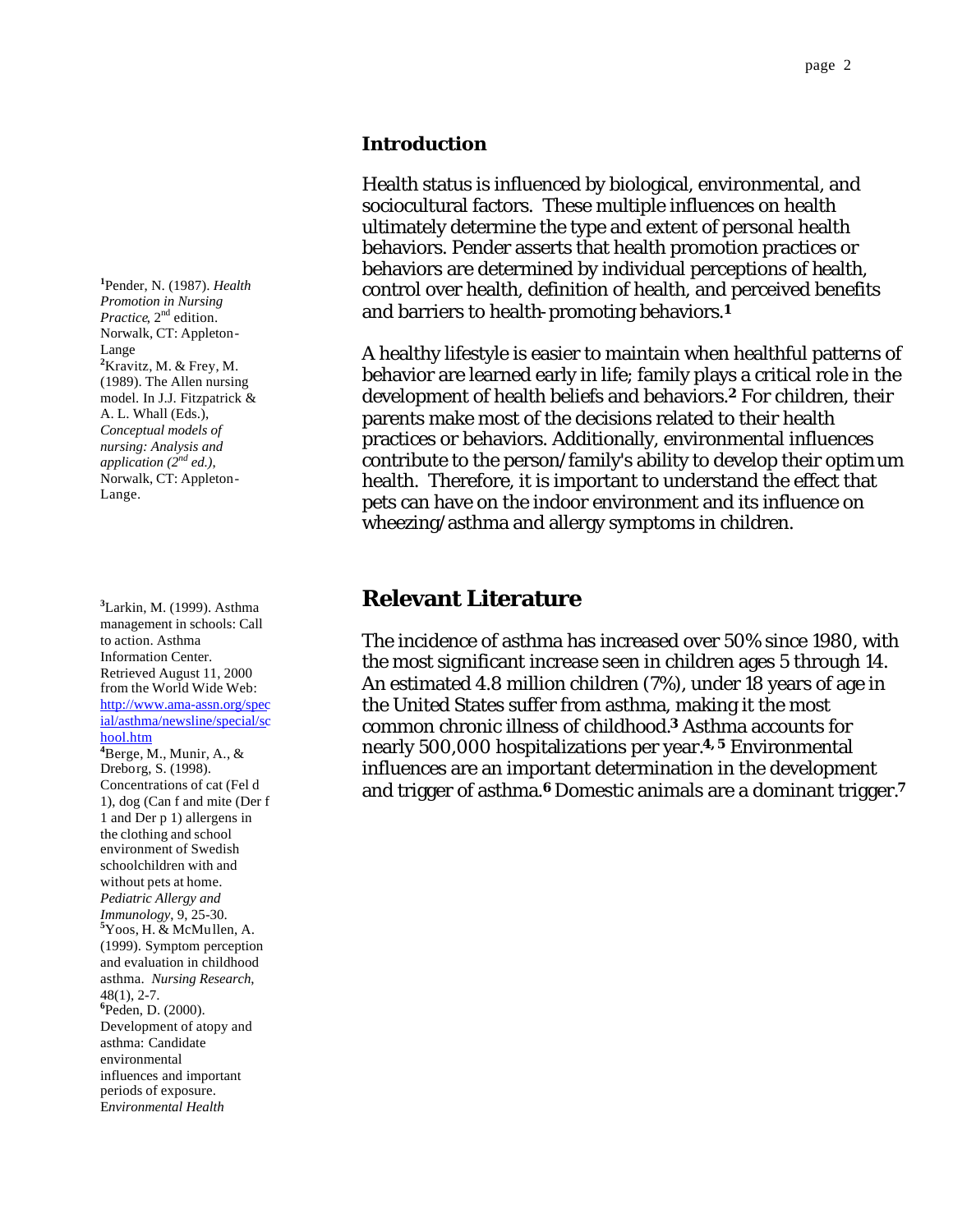*Perspectives*, 108(3), 475- 483. **7** Crater, S. & Platts-Mills, T. (1998). Searching for the cause of the increase in asthma. *Current Opinion in Pediatrics*, 10, 594-595.

**8** Jones, A. (1998). Asthma and domestic air quality. *Social Science Medicine* 47(6), 755-764. **9** Mitchell, T. (1998). The great outdoors. *The Journal for Respiratory Care Practitioners*, June/July, 39- 43. **<sup>10</sup>**CDC (2000). Center for Disease Control. Strategic [Plan 1999-2003. Retrieved](http://www.cdc.gov/nceh/publications/stratplan/default.htm)  August 2000 from the World Wide Web

**<sup>11</sup>**Dharmage, S., Abramson, M., Raven, J., Thien, F., &Walters, E. (1998). Why do only some of the young adults with bronchial hyperactivity wheeze? *Journal of Asthma*, 35(5), 391-399.

**<sup>12</sup>**Prince, E., Zacharisen, M., & Krup, V. (1998). Anaphylaxis to rabbit: A case report. *Annals of Allergy, Asthma, & Immunology*, 81, 272-273.

Environmental control plays an important role in asthma management. Decreasing exposure to irritants can minimize bronchospasm and reduce the need of medication**.8** Even though outdoor irritants have long been a topic of environmental control, indoor irritants are most controllable.**<sup>9</sup>** Domestic air quality is seen as a major public health issue. The U. S. Center for Disease Control (CDC) has classified indoor air pollution as a factor of high environmental risk.**10** In their 1999-2003 Strategic Plan, goal number 3 is the identification of indoor environmental hazards related to asthma. The home is of primary concern in indoor environmental control because of the amount of time spent there. Likewise, a number of important environmental agents, such as dust mites, animal by-products, and tobacco smoke, are found there. The environmental factors of interest in this study were pets.

An investigation of risk factors for wheezing among people with nonspecific bronchial hyperactivity found that exposure to household pets must be controlled for those with hyperactive airways.**11**Therefore, information related to pets in the home environment can provide insight for the development of interventions. Focusing on manipulation of the indoor environment relative to pets and their role in the management of allergy symptoms such as itchy eyes, rhinitis, and wheezing can facilitate appropriate health promotion behaviors.

Recent literature and research are expanding the parameters of the danger of anaphylaxis to household pets. While pet allergies are common, as is documentation of the dangers, allergic reactions are often associated with direct exposure to cats or dogs. A Wisconsin study reports a case of anaphylaxis following exposure to a pet rabbit.**12** A study assessing the relationship between types of household pets, wheezing and allergy symptoms could benefit the practice of health promotion. This could further assist health professionals in developing national strategies to decrease children's health risk from exposure to pets. Therefore, the purpose of this study was to examine relationships between the type of pet in the respondent's home, allergy symptoms (defined as itchy eyes, and rhinitis), and wheezing, in children.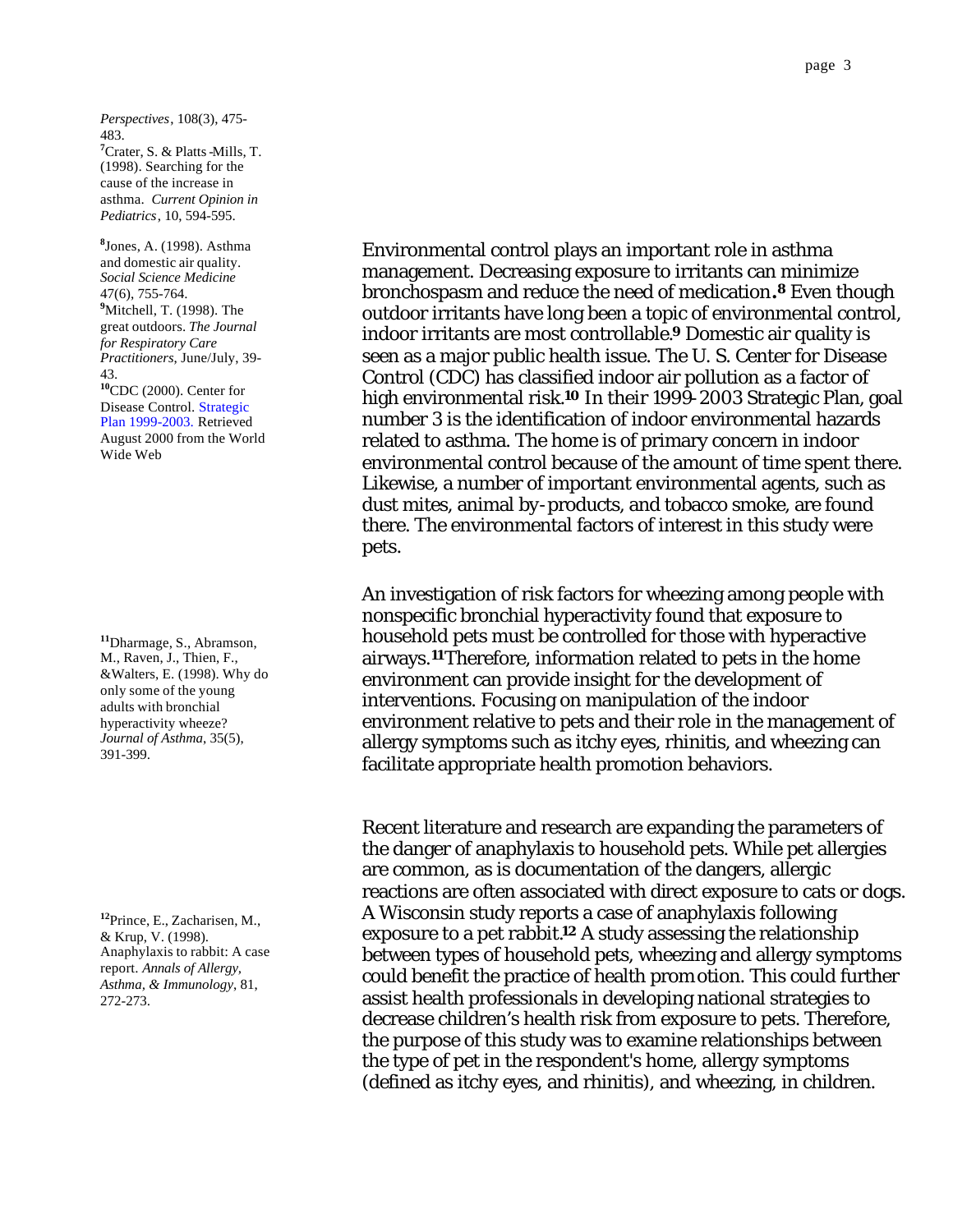### **Methods**

This study used secondary analyses of NHANES (National Health and Nutrition Examination Survey) III data**13** to examine the relationships of allergy symptoms in children and types of pets in the home. Secondary analyses often employ different statistical analysis than in the original analysis. In this case, the secondary analysis also used a new conceptual model to determine risk factors for allergy that could be incorporated into health teaching.**<sup>14</sup>**

#### *Sample*

The sample consisted of children (*n*=5408) in families who participated in the NHANES III. For the purpose of this research, children ages 5 to 16 years old were selected. For analysis purposes, children who reported having more than one type of pet in the house were deleted from the sample. When the child was identified as not being able to respond appropriately to a question, the parent present did so. Respondents were asked whether they had a pet in the house.

The children ranged in age from 5 to 16 years with a mean age of 12.4 years (SD 1.42). The majority was European American, but the sample also included African Americans, Hispanics, and others. The sample was almost equally divided on gender with 2669 (51%) males and 2739 (49%) females.

The sample was randomly drawn from the United States but more respondents were from the South than other regions of the country. Furthermore, 49 % (n=2723) resided in metropolitan areas and 51% (n=2685) in rural areas.

#### *Instrumentation*

The NHANES III was designed to obtain nationally representative information on the health and nutritional status of the population of the United States. It is a periodic survey conducted by the National Center of Health Statistics. The NHANES III project was conducted from October 1988 until October 1994. Interviews and physical examinations were used to collect data. The sample design used a stratified, multistage probability sample of counties, blocks, and individuals randomly selected from households. The sample was designed to be self-weighting within a primary sampling unit (PSU) for age, sex, and race-ethnic groups. The targeted population for the NHANES III was the

**<sup>13</sup>**CDC (1994). *National Health and Nutrition Examination Survey (NHANES III)*. US Department of Health and Human Services. Atlanta. **<sup>14</sup>**Burns, N. & Grove, S. (1997). *The practice of Nursing Research: Conduct, Critique & Utilization, 3rd ed.* Saunders: Philadelphia.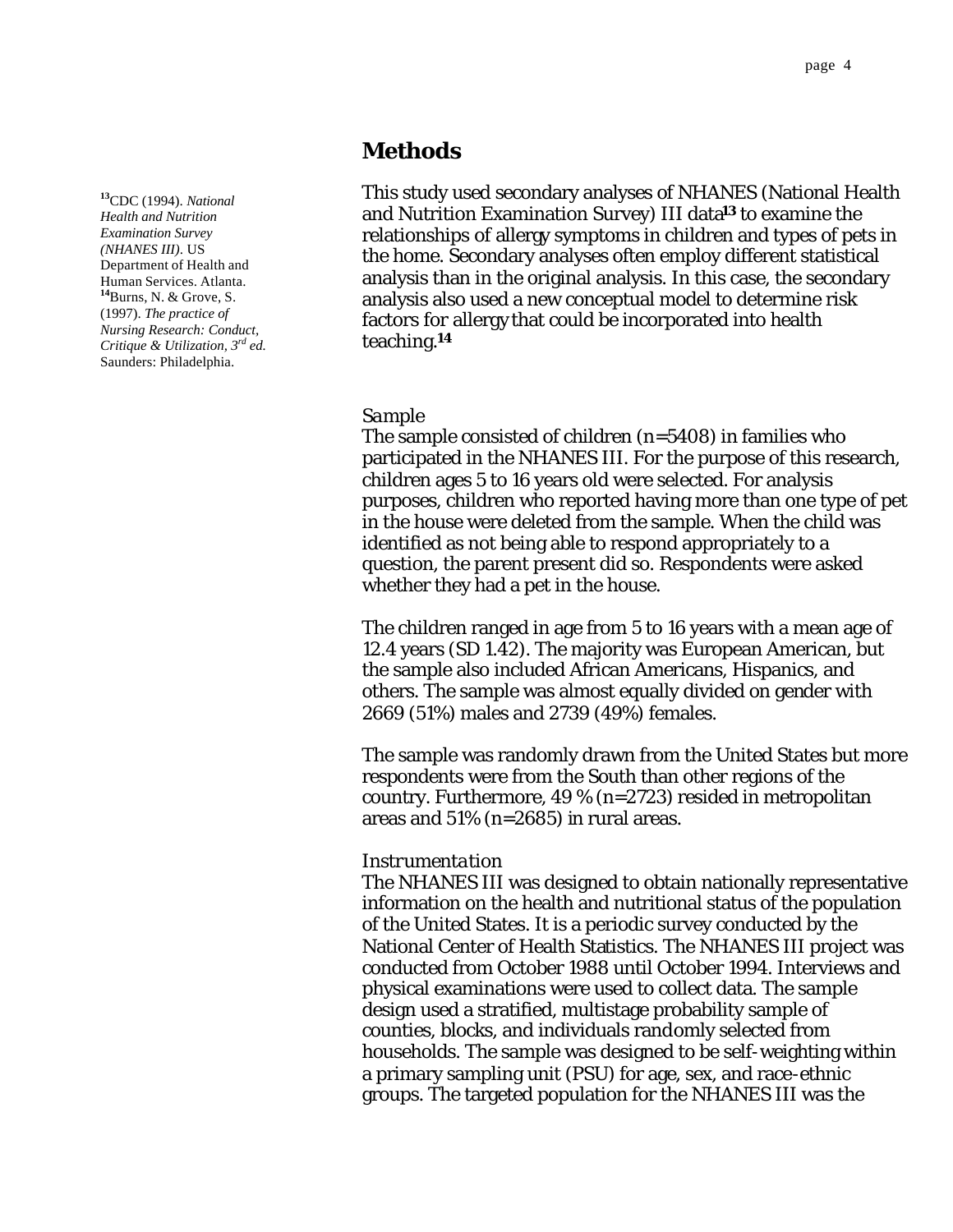**<sup>15</sup>**National Center for Health Statistics (1994). *Plan and operation of the Third National Health and Nutrition Examination Survey, 1988-1994*. Hyattsville, MD: Department of Health and Human Services (PHS) 94-1308

**<sup>16</sup>**Stevens, J. (1992). *Applied multivariate statistics for the social sciences*. Hilldales, NJ: Lawrence Erlbaum Associates. **<sup>17</sup>**Research Triangle Institute (1996). *SUDAAN basics*. Research Triangle Park, NC: Research Triangle Institute.

United States civilian, non-institutionalized population age 2 months or older.**<sup>15</sup>** The NHANES III data file used in this study was the Household Youth Questionnaire.

The Household Youth Questionnaire (HYQ) data file contains all the data collected during the survey from household interviews for children (2 months to 16 years old). The questionnaire covered several topics such as birth experience, motor and social development, household conditions, health service usage, dental care, tobacco use, and medication usage. The HYQ was administered to 13,944 children during the survey period. The field staff that conducted these interviews received intensive initial training and continued retraining to ensure that high levels of skill were maintained. The interviews were conducted in both English and Spanish. Excluding any identifiable information on subjects from the data file ensured subject confidentiality.

The NHANES III addressed the health events of interest to this research by asking the following questions in the HYQ interview:

- 1. How many episodes of wheezing or whistling has (the child) had in the past 12 months?
- 2. How many episodes of itchy eyes and rhinitis has (the child) experienced in the last 12 mouths?
- 3. What type of pet was in the household in the last 12 months?

The dependent variables for this study were the incidence of wheezing, itchy eyes, and rhinitis experienced by the sample in the last 12 months.

#### *Analysis of Data*

Descriptive techniques were used to assess the demographic characteristics of the sample (gender, ethnic background, region of the country, rural vs. metro, family income level). Sample totals, means, proportions, percentages, and medians were presented.

Logit analysis was used to determine the relationships between the prevalence of allergic events in children and the type of pets in the house. A generalized logit model was employed with multiple independent variables and nominal level data.**16** The Multilog procedure of the SUDAAN Statistical package was used to provide logit analysis of the sample data. The Genlogit option was used in the analysis. In this option, a linear model is fit to the generalized logit transform log, which tests each dependent variable cell against the last cell.**17** Because the NHANES III sample design used a stratified, multistage probability sample, the SUDAAN statistical computer software package was used for the analysis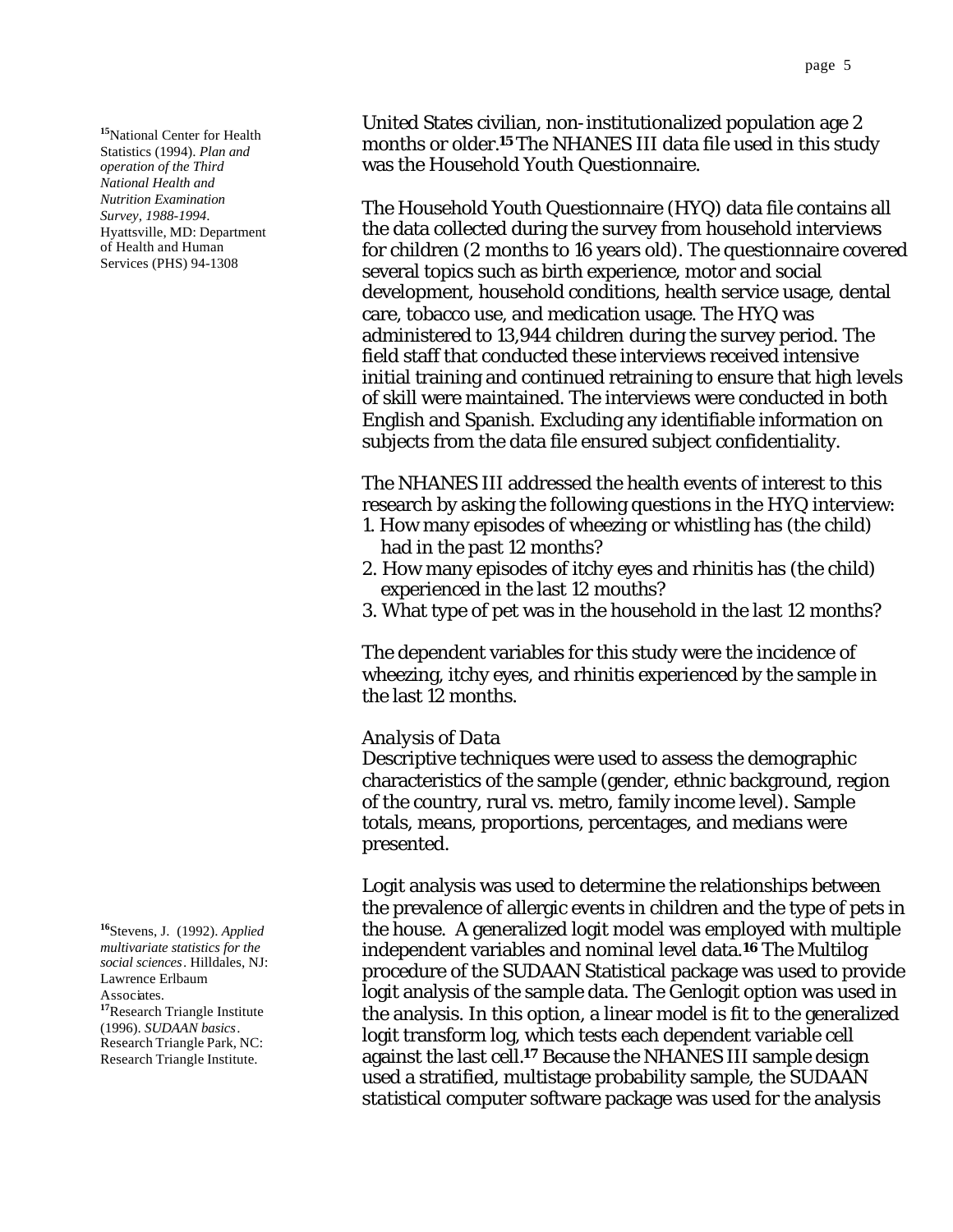<span id="page-5-0"></span>procedure.

## **Results**

Forty percent (n=1457) of those surveyed reported having a pet in the house while 60% (n=3951) reported no pets in the house. Reported pets included dogs, cats, birds, rodents, rabbits, reptiles, and other. The "other" category was dropped from the analyses because of the diversity of responses and small number of responses to that category. [\(See Table 1](#page-9-0) for the distribution of pets reported.) The most commonly reported pet was a dog, followed by a cat.

In examining the relationship between the type of pet in the home and the number of wheezing episodes, a significant relationship was found for rodents and rabbits [\(See Table 2\).](#page-9-0) Those reporting having a rodent (e.g. ferret, mouse, gerbil or hamster) as a pet were about four times more likely to have more than four episodes of wheezing in the last year than those with no pet. Those who reported having a rabbit were nine times more likely to have had between 1 and 4 episodes of wheezing in the last year than those with no pet. Having rodents as pets was more likely to be associated with recurring episodes of wheezing (>4 episodes per year). It is interesting to note that no significant relationship was found between wheezing and having a dog or cat. This was not consistent with frequent references in the literature linking wheezing and asthma in children to contact with cats or dogs. [\(Table 2\)](#page-9-0)

When the data were examined to determine whether there was a relationship between reported episodes of itchy eyes and rhinitis in the last year and the type of pet, two pets were linked with allergy symptoms. Those children who had a dog were about twice as likely to have reported four or more episodes of itchy eyes and rhinitis than those with no pet. Those with a cat were close to two times more likely to report 1 to 4 episodes and one and a half times more likely to report more than four episodes in the last year. [\(Table 3\)](#page-10-0)

In this national sample of children, there was a significant relationship between having a furry pet in the home and episodes of wheezing, itchy eyes, and rhinitis. It is important to note the highly significant relationship between rodents and wheezing.

The literature is replete with issues of environmental triggers of asthma and allergy symptoms.**18-23** Authors agree on some intervention strategies and disagree on others. Consensus reached

 **<sup>18</sup>**Luskin, A. (1995). Environmental control: *Key to asthma management*, 16(3), 253-266.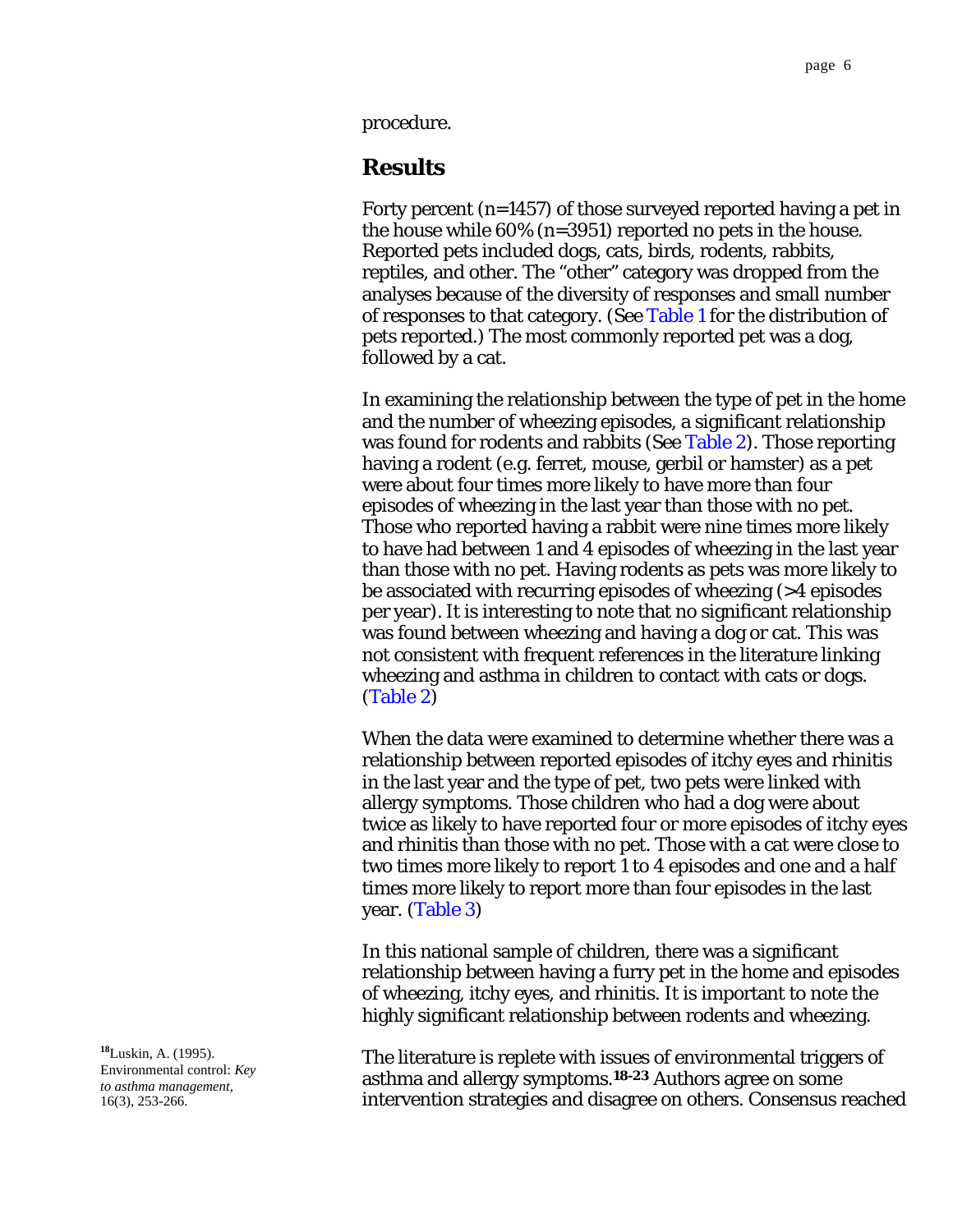**<sup>19</sup>**Crater & Platts-Mills, op. cit.

**<sup>20</sup>**Frankel, K. & Wamboldt, M. (1998). Chronic childhood illness and maternal mental health- why should we care? *The Journal of Asthma*, 35(8), 621-630. **<sup>21</sup>**Grant, J. (1998). Bronchial asthma. *Allergy and Immunology*, 25(4), 849-867. **<sup>22</sup>**Hanson, J. (1998). Parental self-efficacy and asthma selfmanagement skills. *Journal of the Society of Pediatric Nurses,* 3(4), 146-154. **<sup>23</sup>**Horner, S. (1998). Catching the asthma: Family care for school-aged children with asthma. *Journal of Pediatric Nursing*, 13(6), 356-366.

**<sup>24</sup>**Pender, op. cit.

**<sup>25</sup>**Bardana, E. (1994). Air pollution in the home: What to advise your patients. *The Journal of Respiratory Diseases,* 15(7), 612-618. **<sup>26</sup>**Murphy, A. & Platts-Mills, T. (1996). Asthma: Realistic ways to help your patient control indoor allergens*. Consultant*, May, 1022-1028. **<sup>27</sup>**Priestly, L. (1998). Allergen avoidance. *Nursing Times*, 94(25), 77-78. **<sup>28</sup>**Bush, R., Fadal, R., & Van Metre, T. (1995). Taming your patient's animal allergies. *Patient Care*, April 15, 71-83.

among all researchers is the importance of identifying asthma triggers and eliminating them from the environment as much as possible.

Cats and dogs are the usual allergen source, but rabbits, birds, guinea pigs, and hamsters can also be culprits. Selection of a warm-blooded breed of pet with low intrinsic allergenicity is unlikely, thus making the home as allergy-free as possible is the best option. Limiting exposure to the animal is usually practical and may reduce allergic signs and symptoms. Keeping the pet outdoors is preferable. However, since animal hair and saliva are harbingers of allergens, even if the allergic person avoids the pet, when people other than the allergy sufferer handle the pet, the allergens can be carried indoors.

#### **Discussion and Conclusions**

Pender's Health Promotion Model (HPM) addresses making choices about one's own health. The HPM stresses the importance of focusing on the incorporation of promotive strategies in nursing practice.**24** The incorporation of teaching health promotion activities to children and their families is without question a priority in nursing interventions for children with asthma. These activities include control of the indoor environment and accurate assessment of triggers.

There are ways to decrease the impact for the person with allergies living with a pet. These include: 1) removing carpet, 2) eliminating upholstered furniture, **25-27** 3) restricting the animal to infrequently used rooms (patients can retreat to "safe" rooms if allergic responses begin to develop), 4) keeping the animal from the allergic person's bedroom, 5) having separate venting for the room the animal is confined to (animal allergens can travel through air ducts), 6) closing the main vent, and 7) investing in an independent heat and air source for the room where the animal is confined.**28**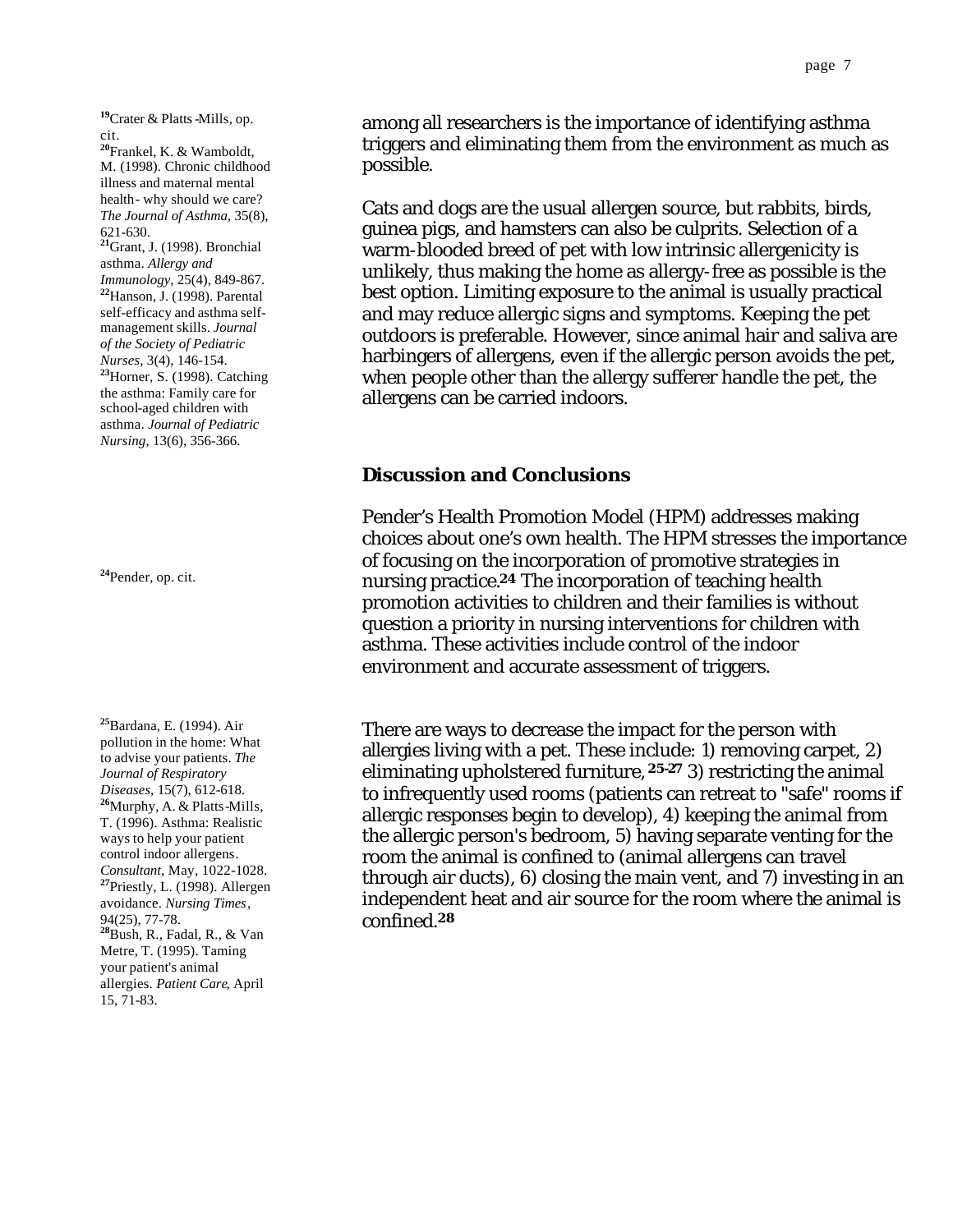There are numerous anecdotal reports suggesting that bathing cats and dogs, even with plain water, over time, appears to make them less of an allergic source. Regular bathing of the pet will not adversely affect an animal's coat or general health. Shampoos, soaps, and plain water are options for bathing the pet, as are emollient solutions made to wipe on the animal and formulated to cleanse the fur and skin. Washing achieves a large and immediate reduction in aeroallergen shedding, but the duration of this effect appears to be limited to less than a week.**29-33** Pet bedding and towels should be laundered separately from those of the allergic person. No information on using this strategy with rodents and rabbits were found in the literature. This is a topic for further research.

Tannic acid sprays for carpet and furniture may inactivate cat allergens and reduce airborne allergens. Vacuuming should be done at least weekly (daily in bedrooms) with high efficiency filters to trap allergens. Electrostatic filtration and room air cleaners with very high rates of air exchange may reduce allergens as well.**34,35** Further research is needed to focus on the impact of rodents and rabbits on persons with asthma. Additionally, research should focus on how families living with these pets can best adapt their environment to decrease airborne allergens. An examination of the "homes" of the pets could reveal clues to what is precipitating the allergic response. Examples of questions to be considered include:

1) What sort of bedding (cedar shavings, straw, etc.) is involved?

2) Do these animal "homes" require frequent cleaning?

3) What sort of cleaning agents are used?

4) Are smaller pets, like rodents and rabbits, more likely to be held closer to the face?

5) Are they less likely to be washed?

6) Are they more likely to live in the child's room?

Pender asserts that nurses in practice should focus on understanding and addressing variables that are most predictive of given health behaviors in order to encourage adaptation of healthy lifestyles.**36** The HPM identifies the targeting of immediate and competing demands (low control) and preferences (high control). The accurate identification of allergy triggers dictates the activity-related affect. The HPM asserts that health promotion practices are partially determined by individual perceptions of control over health and perceived benefits and barriers to health promoting behavior. The Model places emphasis on activities that improve client awareness related to wellness behaviors. Families facing asthma and allergies as a factor of their lives need education about their ability to control

**<sup>29</sup>**ibid. **<sup>30</sup>**Luskin, op. cit. **<sup>31</sup>**Mudd, K. (1995). Indoor environmental allergy: A guide to environmental controls. *Pediatric Nursing*, 21(6), 534-574. **<sup>32</sup>**Priestly, op. cit. **<sup>33</sup>**Jones, op. cit.

**<sup>34</sup>**Tovey, E. & Marks, G. (1998). Methods and effectiveness of Environmental control. *The Journal of Allergy and Clinical Immunology*, 103(2), 179-191. **<sup>35</sup>**Mudd, op. cit.

**<sup>36</sup>**Pender, op. cit.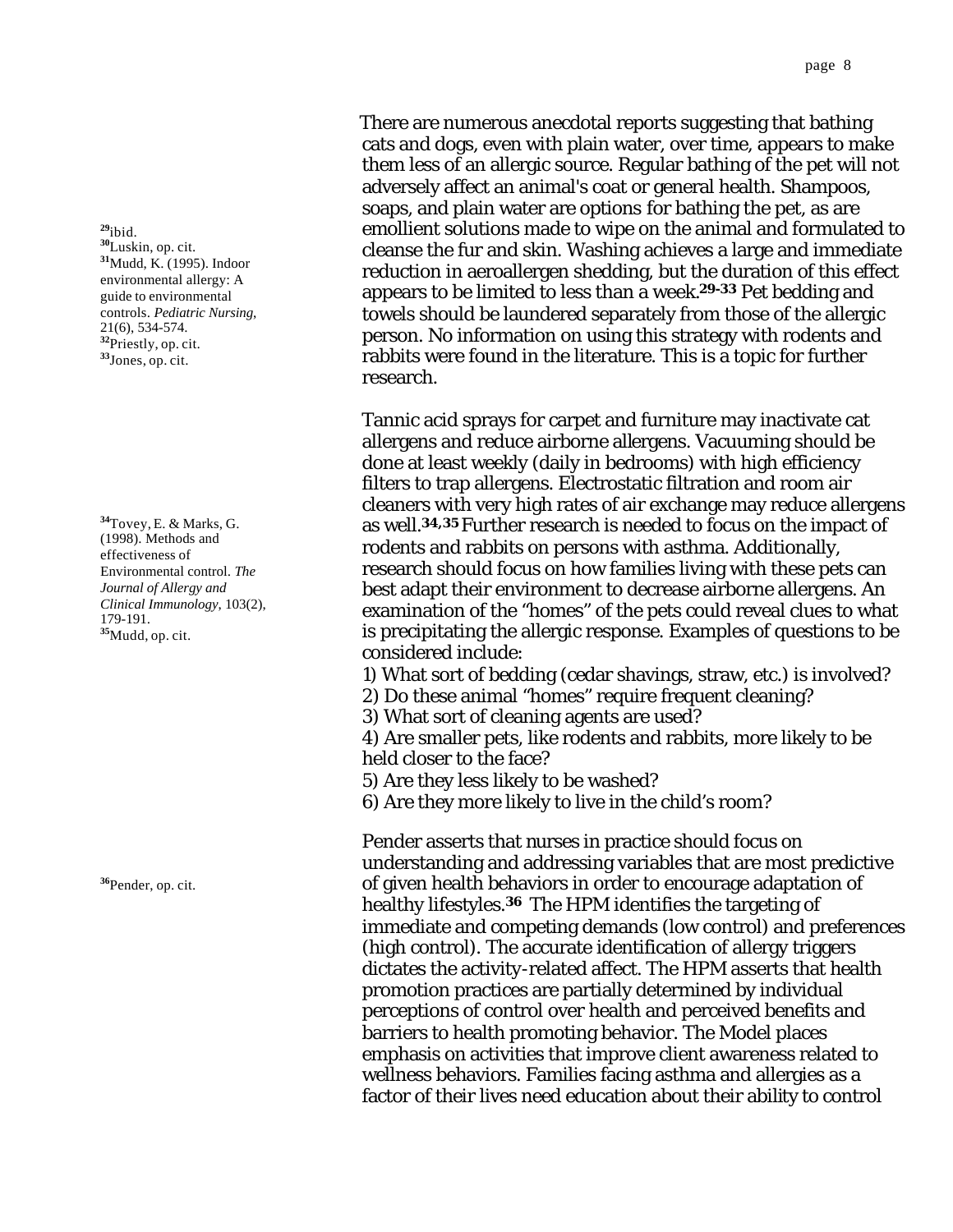their environment and, thus eliminate barriers to health.

Cats and dogs have previously been identified culprits in asthma. Iguanas and bats have even been identified as producing asthma triggers.**37,38** Based on the findings of this study, however, rodents and rabbits may be even more culpable. Patient education on home environmental control is essential. If the pets cannot be removed from the home environment, use of the control methods discussed earlier in this paper should be instituted. Families should be made aware of the perceived benefits of controlling the home environment.

It is only through the combined efforts of heath care provider and patient-family partnership that optimum wellness can be achieved. Because asthma triggers and symptoms vary from patient to patient, goals of the partnership should be focused on identification and elimination or control of these triggers. These factors should be the focus of healthcare interventions and research.**39**

**<sup>37</sup>**Senti, G., Lundberg, M. & Wuthrich, B. (2000). Asthma caused by a pet bat. *Allergy,* 55(4), 406-407. **<sup>38</sup>**Kelso, J., Fox, R., Jones, R. & Yunginger, J. (2000). Allergy to iguana*. Journal of Allergy Clinical Immunology*, 106(2), 369-372.

**<sup>39</sup>**Meininger, J., Hayman, L., Coates, P. & Gallagher, P. (1998). Genetic and environmental influences on cardiovascular disease risk factors in adolescents. *Nursing Research,* 47(1), 11- 18.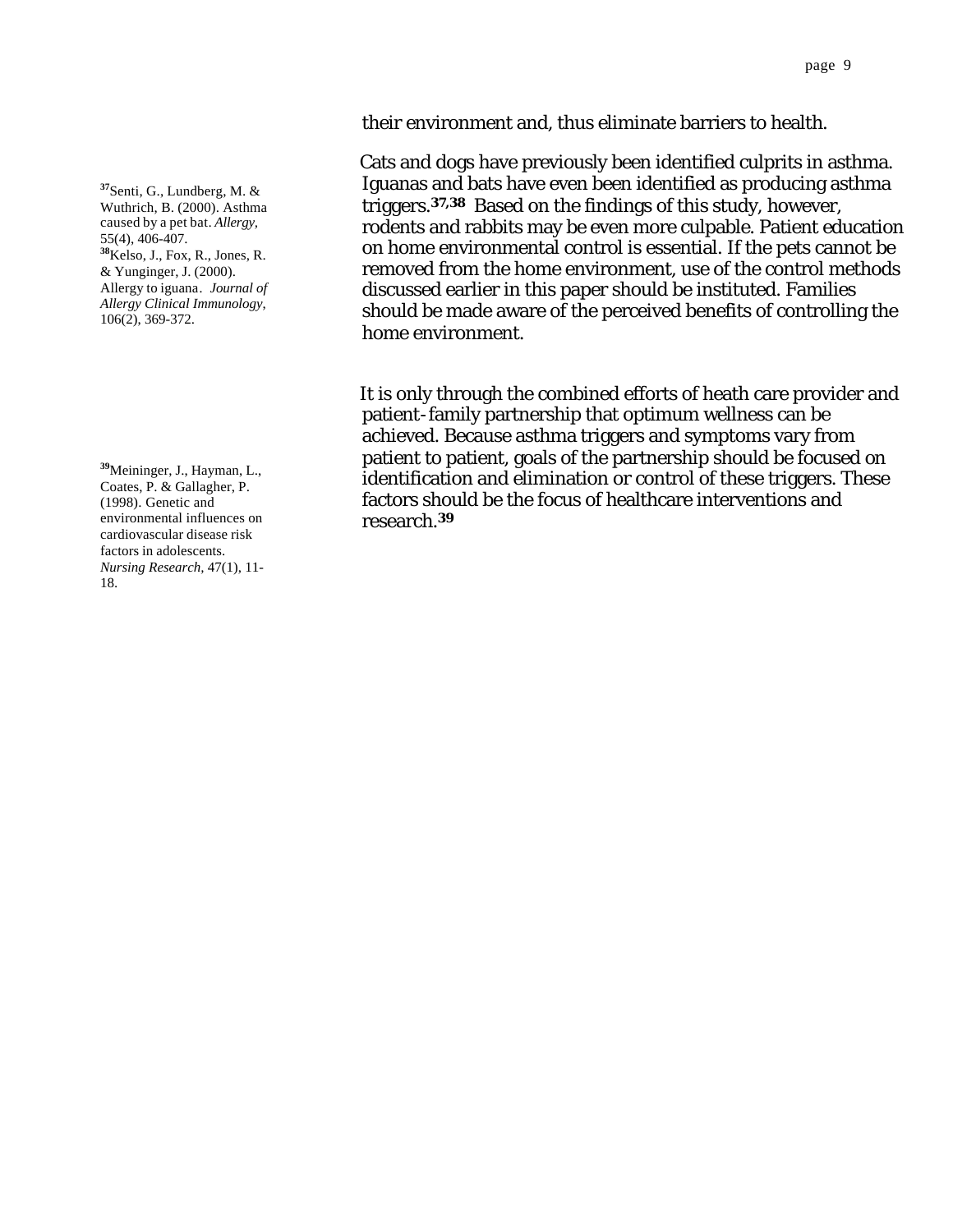# <span id="page-9-0"></span>**Table 1**

# **Types of Pets**

| . .<br><b>Type of Pet</b> | <b>Number of Households with Pet</b> | <b>Weighted Percent</b> |  |
|---------------------------|--------------------------------------|-------------------------|--|
| Dogs                      | 775                                  | 48.4                    |  |
| Cats                      | 444                                  | 36.2                    |  |
| <b>Birds</b>              | 161                                  | 7.9                     |  |
| Rodents                   | 47                                   | 4.3                     |  |
| Rabbits                   | 16                                   | .8                      |  |
| Reptiles                  | 14                                   | 2.4                     |  |
| Total                     | 1457                                 | 100.0                   |  |

# *[\(back to text\)](#page-5-0)*

# **Table 2**

# **Number Of Episodes Of Wheezing By The Type Of Pet**

| <b>Type of Pet</b> | 1-4 Episodes |                   | >4 Episodes |                   |
|--------------------|--------------|-------------------|-------------|-------------------|
|                    | <b>Beta</b>  | <b>Odds Ratio</b> | <b>Beta</b> | <b>Odds Ratio</b> |
| Dog                | 0.14         | 1.15              | 0.48        | 1.61              |
| Cat                | 0.28         | 1.32              | $-0.10$     | 0.90              |
| <b>Bird</b>        | 0.41         | 1.51              | 0.13        | 1.14              |
| Rodent             | 0.13         | 1.14              | $1.45**$    | 4.28              |
| Rabbit             | $2.23**$     | 9.34              | 1.28        | 3.61              |

\*\**p*<0.01

*[\(back to](#page-5-0) text)*